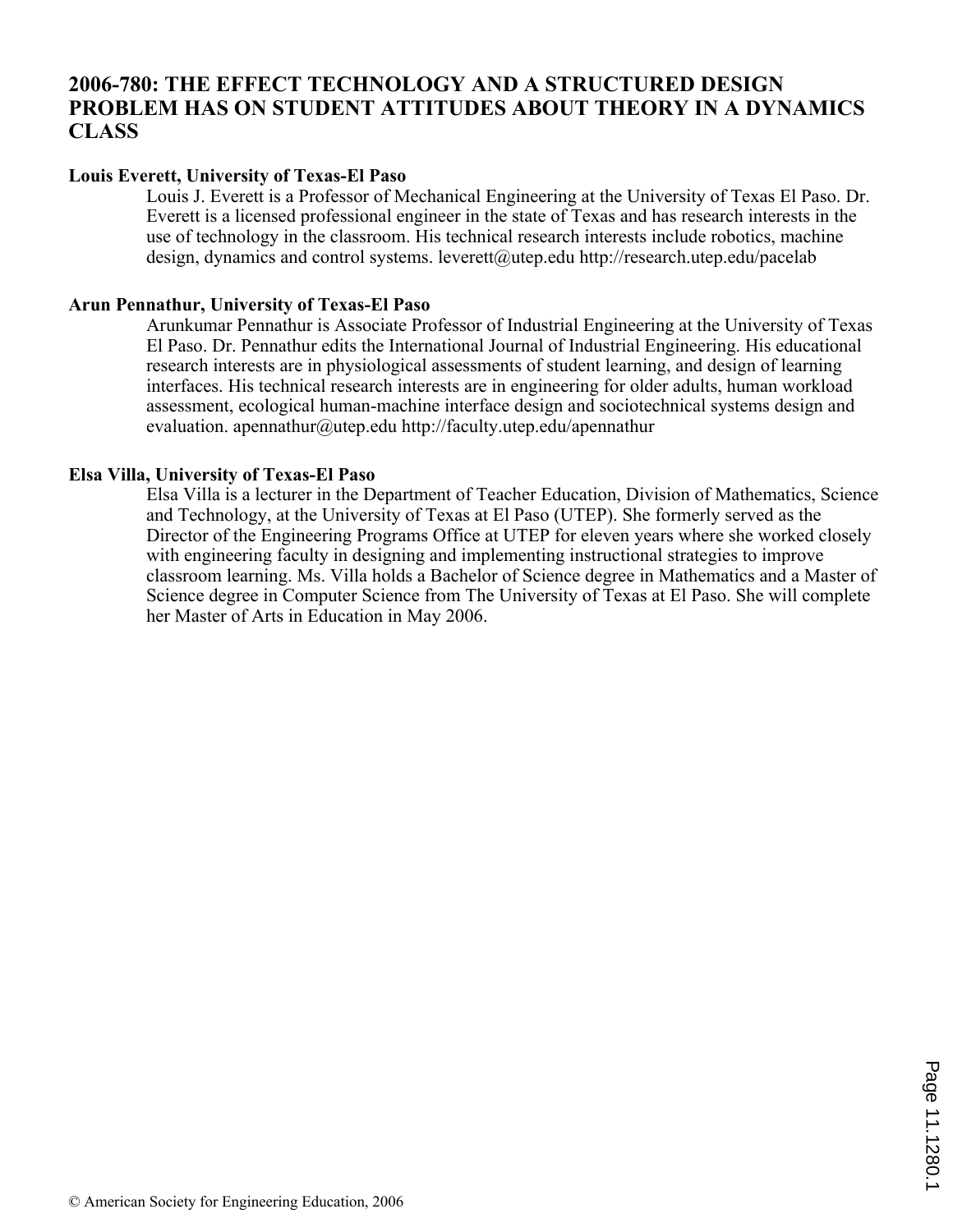# The Effect Technology and Structured Design Problems Have on Student Attitudes about Theory in a Dynamics Class<sup>1</sup>

## Abstract

 $\overline{a}$ 

For many universities, engineering students enroll in Dynamics during the sophomore year and may take the course as a two semester Mechanics sequence: the first semester course has an emphasis on Statics; and the second an emphasis on bodies in motion. Since students in Dynamics typically concurrently enroll in a non-linear differential equations mathematics course, calculations in the Dynamics course are performed for a point in time. Student feedback indicates that some of them struggle with the notion that they are computing time functions at a single point in time. It seems they lose sight of the fact that the mechanism is in motion. Other feedback comments suggest the students also struggle with a lack of motivation for what they are doing. Many students indicate that they do not "connect" the theory presented in lectures to any practical application. To address these issues, a two-component experiment was designed to investigate the effect technology and a simple design problem might have on student attitudes about theory presented in class.

In the first part of the experiment, students were presented with relatively simple dynamics problems that "appear" to have simple behaviors. Problems were presented to the students, and they were asked to make predictions about the associated behavior. After making their predictions, the students were shown the true behavior which is usually different than their prediction. Then they were asked to explain the observation using simple theory that was presented in class. Whenever possible, the instructor used computer simulation to "test" the student theories. Finally, students identified "real world" applications for each phenomenon under study then make similar predictions on similar applications.

In the second part of the experiment, students were asked to perform a simple design. After investigating a device used in factory automation, the students were asked to "design" a force to apply that would make the system run more optimally. The design was structured because the students know they are looking for a force, but it is open-ended because an entire class of forces will satisfy the constraints. Several students approached the design by "guessing" and used the technology to "test." Others realized this behavior would not produce results and began to apply theory covered in class.

This paper presents some of the modules or challenge problems that were used in the course. The authors did not create these problems: they were copied from a number of sources and developed to the point that they have classroom materials associated with them. The paper also presents the design problem and gives a web link to download the modules and the design. The software simulations used in class are described and discussed; and assessment of student attitudes before and after these "interventions" is presented.

<sup>&</sup>lt;sup>1</sup> This material is based upon work supported by the National Science Foundation under Grant No. DUE-0411320. Any opinions, findings, and conclusions or recommendations expressed in this material are those of the authors and do not necessarily reflect the views of the National Science Foundation. Support was also from the PACE program (www.PACEpartners.org) and the authors gratefully acknowledge their support.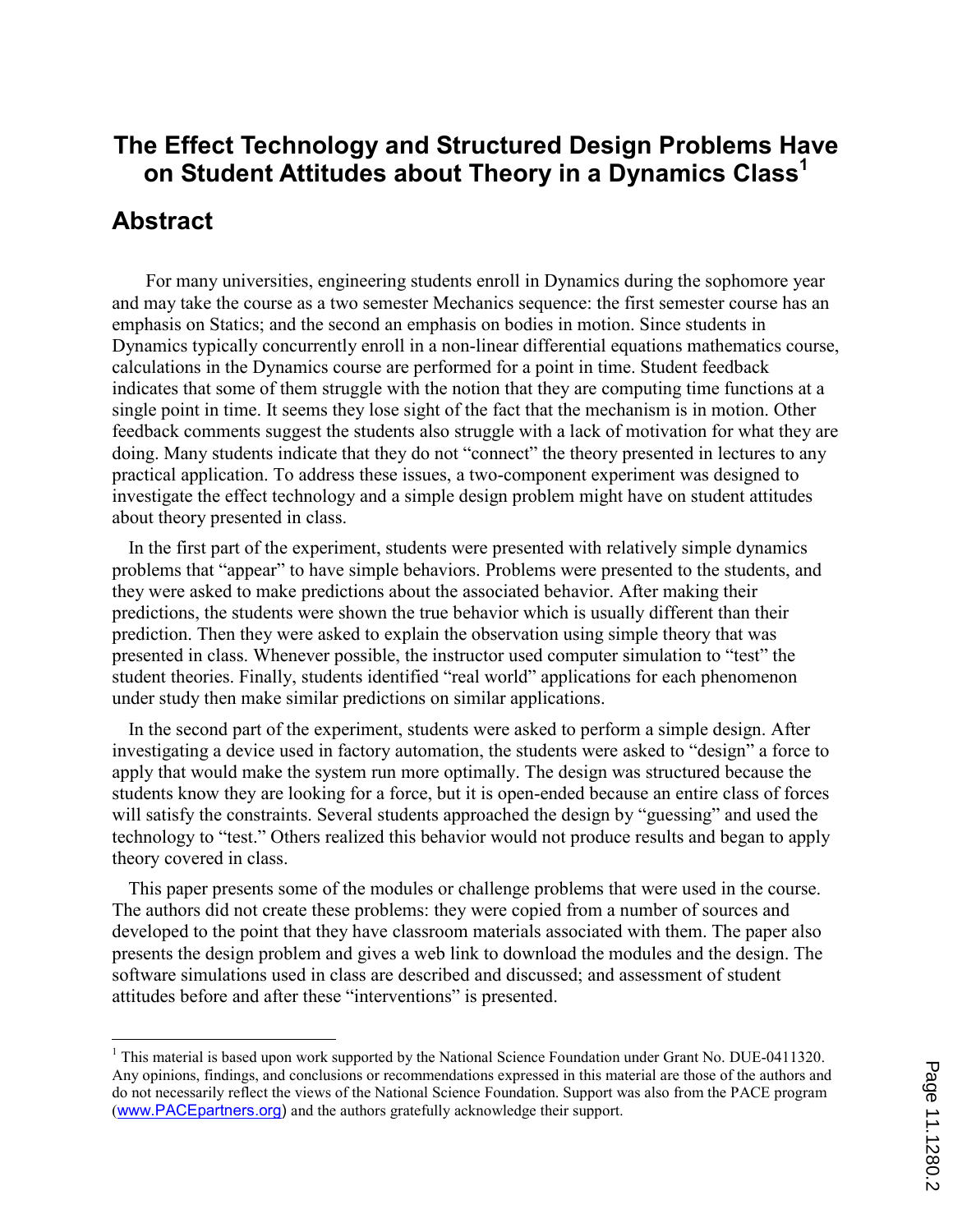# Introduction

Student enrollment in the College of Engineering at the University of Texas El Paso is very healthy. With student demographics in excess of 70% Hispanics and large class sizes, UTEP is one of the largest producers of undergraduate Hispanic Engineers. UTEP graduates can be found in the nation's top graduate schools, in the upper echelons of the nation's leading corporations, in National Laboratories and as entrepreneurs. In Hispanic Business Magazine recently, UTEP was named Number One in the Top Ten Engineering Schools for Hispanics [1]. Clearly, UTEP produces a large number of high quality baccalaureate graduates. Despite these encouraging signs, the authors believe the success rates in lower division engineering courses need improvement.

The concern that the shortage of engineers in the U.S. will not meet the needs of the technological 21st century is well documented in the literature. To exacerbate the situation, attrition rates among the under-represented groups of women and minorities is high. One goal of the authors is to produce even more baccalaureate graduates at UTEP with even better qualifications, faster than ever before. This More, Better, Faster (MBF) goal is being pursued by a number of faculty at various levels of the curriculum. This paper discusses one component of the MBF strategy: the implementation of Real World Software Technology (RWST), tools used by engineers to practice engineering; and structured design problems. The specific implementation was in a required sophomore level "lecture" course on Dynamics. For example, automobile design and test engineers use MSC.Adams to design and analyze suspensions, lifting mechanisms for engine hoods plus many other kinematic/dynamic related problems. RWST is not educational technology (on-line computer based testing, for example); and, therefore, is much more versatile and complex.

Since dynamics is required in the second year of the undergraduate engineering curriculum by all UTEP engineering departments, except Electrical and Computer Engineering/Science, it impacts the majority of the undergraduate engineering students. The average pass rate of students in Dynamics since fall 2000 is 55.3%. Of course, many of the unsuccessful students repeat and pass; but an initial failure certainly slows their progress to graduation. The interventions described in this paper attempt to increase the number of graduates by helping more students learn the concepts in Dynamics so they become successful the first time they take the course.

This paper describes an experiment using RWST in a classroom environment. It is expected that a properly designed curriculum using RWST will increase graduation rates with students better qualified for engineering practice. The rationale is that:

- real tools will provide intrinsic motivation to solving real problems; thereby, retaining more students in engineering by making engineering relevant to them;
- real tools will allow students to thoroughly explore fundamental concepts; thereby, generating a deeper understanding of engineering; and
- real tools will allow students to graduate with more marketable skills.

Due to their power and complexity, RWST is expected to alter the cognitive, emotive and physiological responses of students who are placed in a complex problem-solving environment. To properly design curricula using RWST, these responses must be understood. As an example of this, consider the study by Everett, Alexander and Wienen [2] conducted with 187 students enrolled in an engineering science course that studied conceptually- versus procedurally-oriented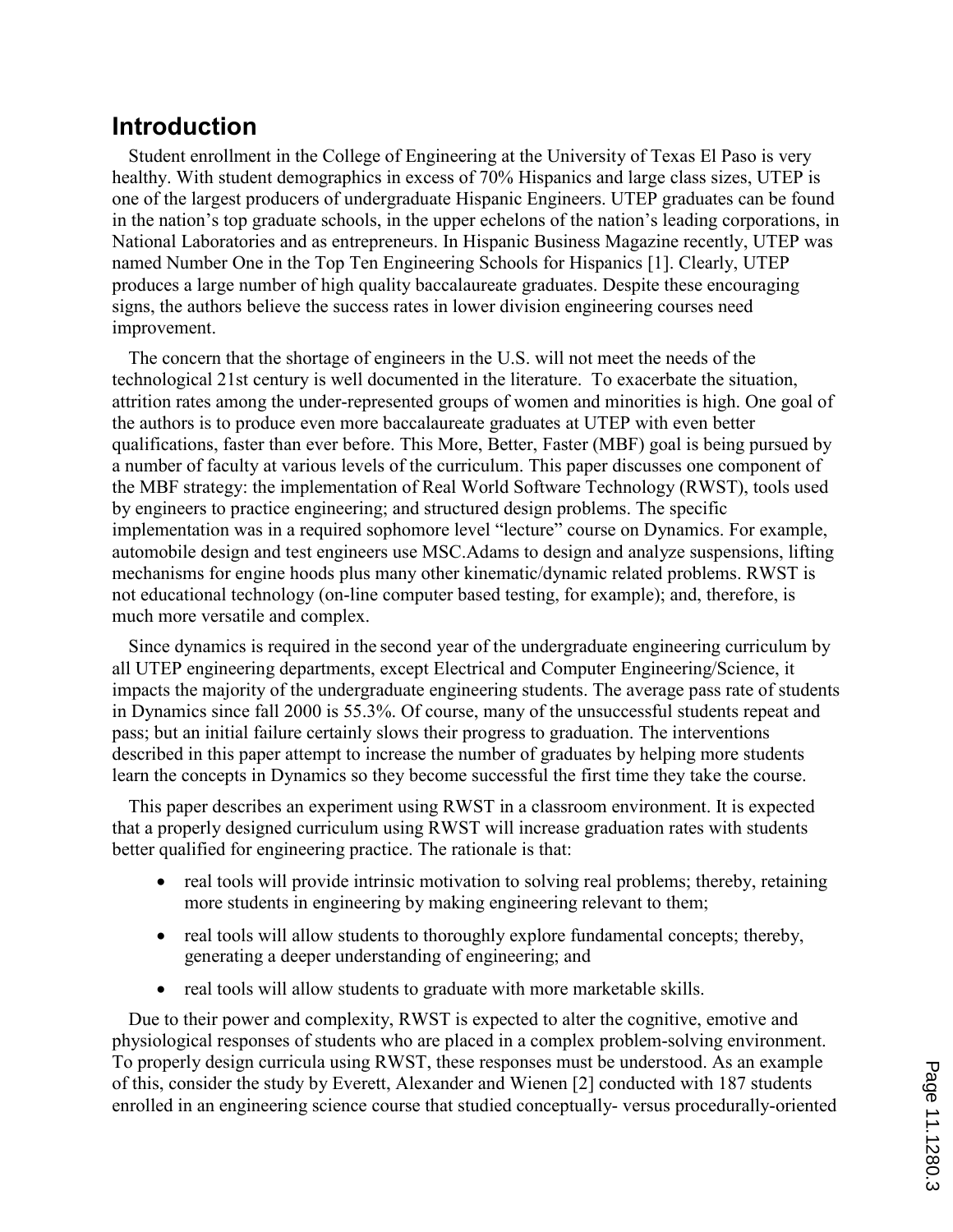students. During the study, two distinct evaluation methods were used: a traditional evaluation focused on procedural analysis and a second focused on conceptual understanding. One result of the study is shown in Figure 1. The abscissa of the figure shows a measure of conceptual performance and the ordinate shows procedural performance. The diagonal lines indicate potential grade breaks that reward individuals who demonstrate both analytical and conceptual understanding. Note that the one individual, marked A, performed poorly along the analytical axis yet scored high along the conceptual. These data suggest students possess differing abilities in at least two knowledge categories.



Figure 1 A Comparison Between Conceptual (Abscissa) and Analytical (Ordinate) Performance.

Another purpose of the present work was to investigate the effect of RWST on students who might be more conceptual than procedural with the hope of "turning on" the conceptual students by allowing them to apply "big idea" thinking about problems and allowing the RWST to handle some of the details. The preliminary program described in this paper addresses these issues by trying to assess what the students think about the intervention.

Positive results are not a forgone conclusion. There are some obvious advantages with the use of technology; for example, information technology tools can provide instant feedback to learners [6, 7]. This is generally considered a good thing. In general, use of information technology tools has also helped with visualization of difficult-to-understand concepts [8]. Several studies suggest however that mere presence and use of information technology may not result in learning gains [3, 4, and 5]. Researchers studying human learning conclude that the differentiation of declarative and procedural knowledge and their interaction on human memory and cognition are important issues to study if information technology is to have any beneficial effect on human learning [9, 10, 11, and 12].

Information technology-based tools have been used to obtain learning gains in domains such as mathematical problem solving, communication abilities and other scientific disciplines [13, 14, 15, 16, 17, and 18]. The most important among these include:

• the ability to bring real world problems and contexts into the classroom (a goal of the present work),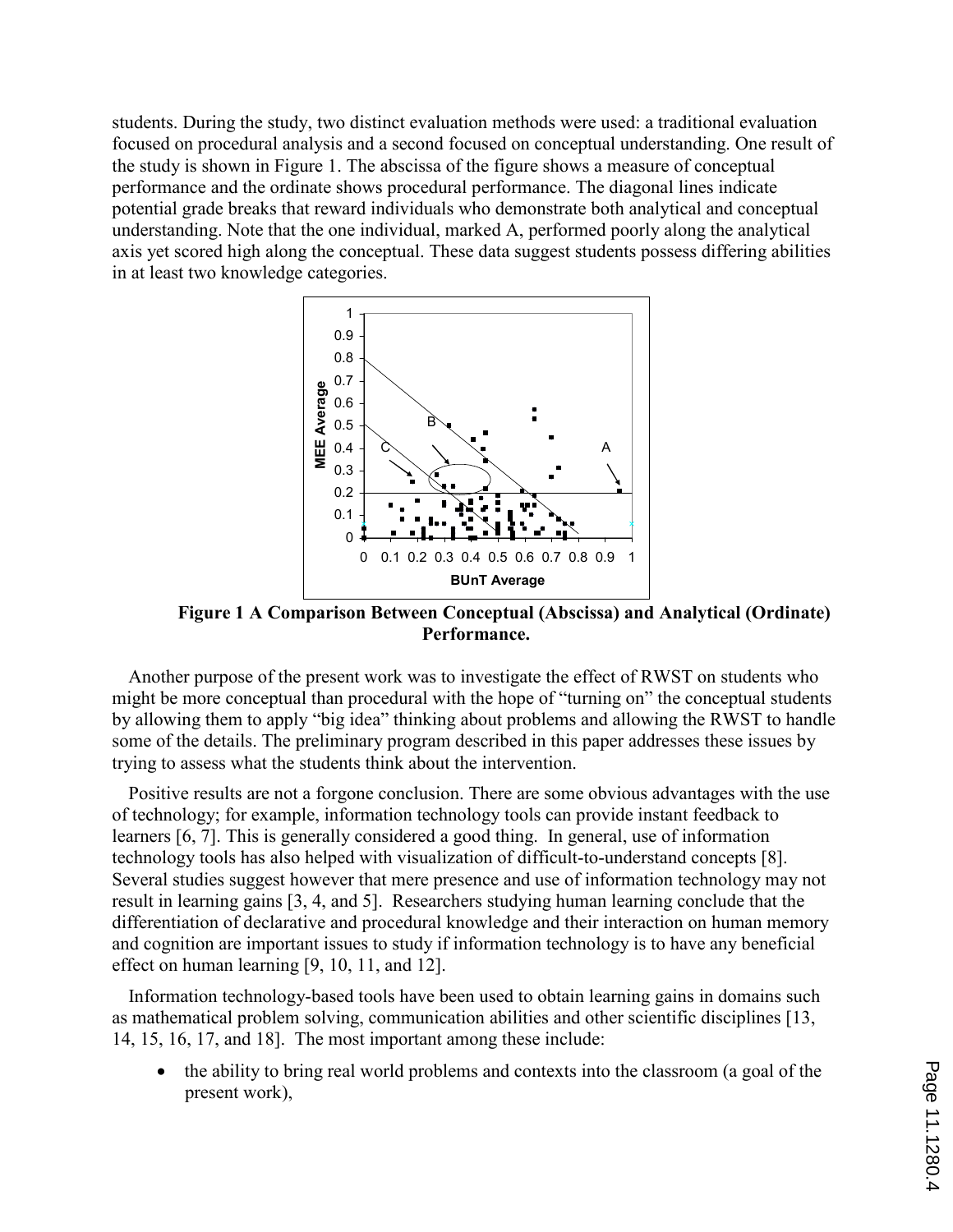- use of information technology as a scaffolding tool to assist in problem solving (a goal of the present work),
- opportunity for continuous feedback (not a part of this work), and
- opportunities for building a community of global learners with easy sharing of learning strategies, methods and success stories (not a part of this work).

Computer scaffolding (where software is used as the main learning framework for problemsolving activity) has been shown to aid thinking and problem solving by providing support to learners engaged in activities beyond their abilities [19] resulting in the development of numerous scaffolding tools [20, 21]. In other words, scaffolding is building on existing knowledge through the use of computer software or the ideas of others more skilled and knowledgeable in a particular area under investigation. Experts differ on how exactly to scaffold to maximize learning gains: some researchers report success with computer-based scaffolding methods with problem solving in a team environment and others [22, 23] advocate an apprenticeship model of scaffolding. And some researchers [24, 25] view computer scaffolding tools in a symbiotic relationship with the human learner, but only when these tools are designed to capture the dynamic nature of the human-machine system.

With all this as background, the experiment employed RWST in a required sophomore class for two main purposes: (1) to help students visualize problems so they can "see" machines in operation before they are asked to compute something about them; and (2) as a scaffold to allow them to think about the overall concepts while performing a design so as to connect with the conceptually-oriented students. Student attitudes were then assessed.

## The Experiment

Approximately once per month, students were exposed to a demonstration and/or RWST. The technology was used in two modes. One mode posed a question to the students that appeared to have an obvious answer. A subsequent demonstration then showed the opposite. This was done to introduce cognitive conflict so the students could begin to rebuild their conceptual framework regarding this particular concept. The second mode utilized the technology to demonstrate or explain how something worked followed by a session where the students "dig deeper" into the behavior. It is this second mode that is being described in this paper.

One specific RWST that was used in class was MSC.Adams, a dynamic system simulator. Some of the simpler visualizations that were used in class consisted of a slider crank mechanism. The visualization was used to show the students how the machine moved and where the velocity of the piston was maximum and minimum (and that those locations correspond to zero acceleration). A sample of the output is given in Figure 2. Of course the students can rotate the slider crank (the engine) around in 3D so they can see how it is interconnected. The students are always shocked when they see that the acceleration is zero when the velocity is maximum and minimum, but it has to be since the piston (the green box) moves on a straight line. When using the simulator, the students are asked to compute the velocity and acceleration by hand and match their results to the simulation. Another useful bit with the simulator is that it is trivial to display the force between the piston and the cylinder wall. The students are then asked to predict what would happen to the force (or acceleration or other variable) if some parameter were changed. For example, if the running speed is doubled, what is the maximum acceleration?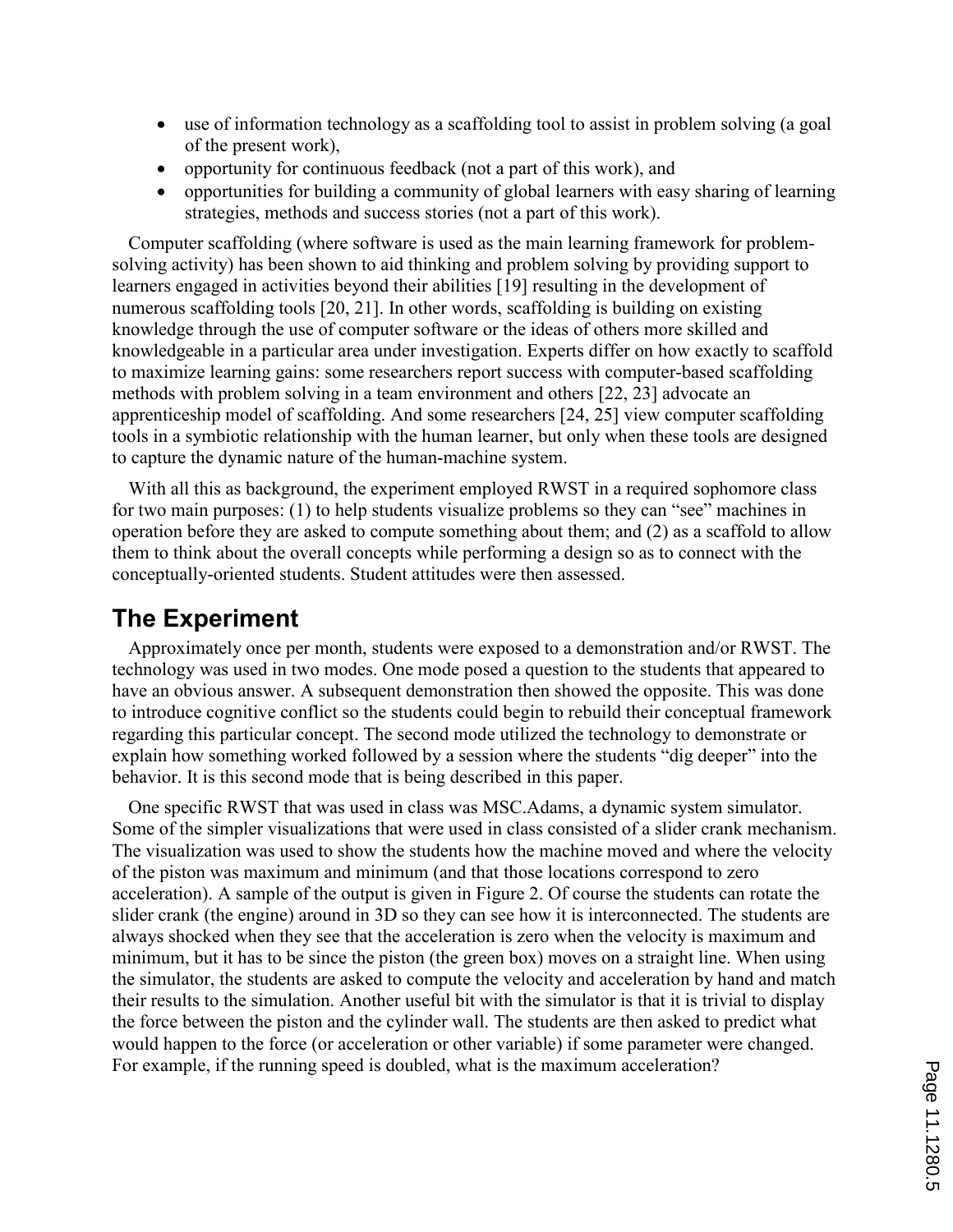

Of course a simple engine is relatively easy to simulate. So to demonstrate a more complex problem, consider the variable stroke engine shown in Figure 3. This device was modified from a class assignment given by Dr. Benjamin Mooring. The device has two degrees of freedom, which is a difficult concept for students, and most students do not believe the machine can actually move. The viewing perspective of the simulation can be rotated while it is in motion which helps the students understand the motion. This particular simulation was constructed by an upper-division student using Unigraphics NX-3.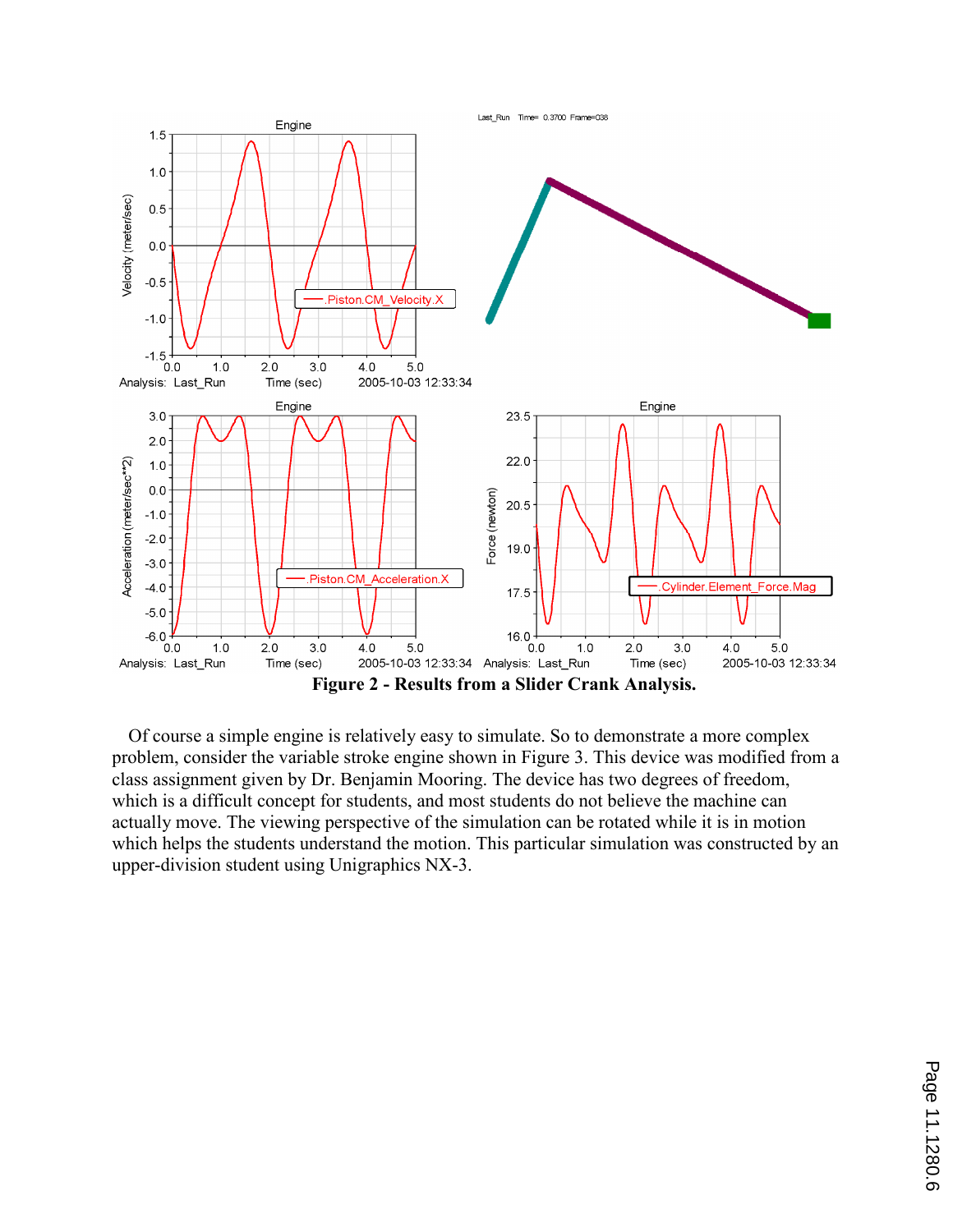

Figure 3 – A Two Degree of Freedom Machine.

## The Design Problem – A Bowl Feeder

This module demonstrates a bowl feeder (BF). A BF is a bowl that vibrates both clockwise and counter-clockwise such that objects placed in the bowl are made to move up an inclined spiral, see Figure 4. The rotational motion is small with a high enough frequency that the bowl looks stationary. When observing it, the students say it looks like the objects in the bowl move because of magic. Students are asked to explain the phenomenon.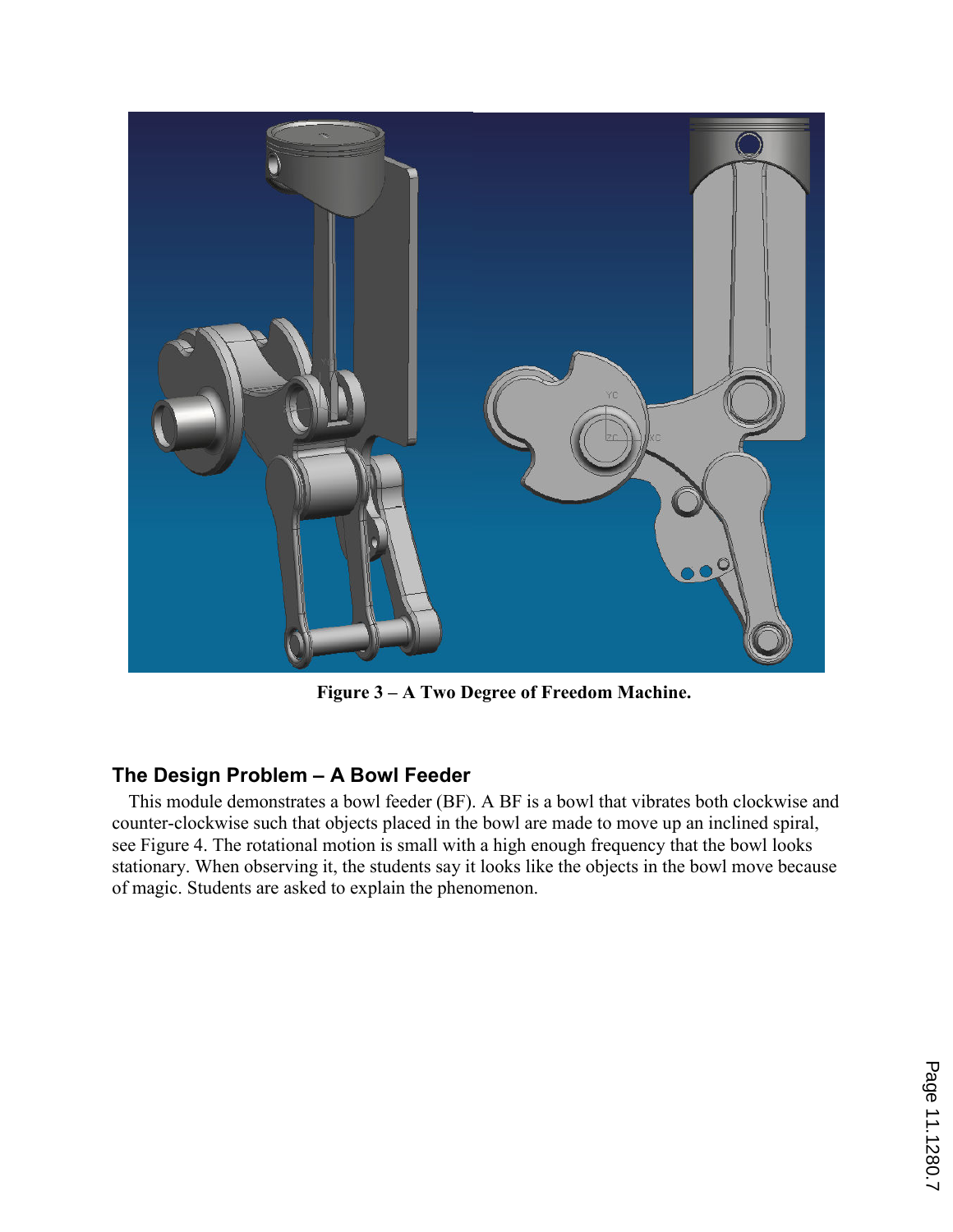

Figure 4 – A Bowl Feeder.

Some of the solutions offered by the students are:

- Centripetal acceleration forces the objects against the bowl. If the students say this, they are shown a video of a linear feeder.
- Some say there is a rotating magnet beneath the bowl, so we drop in a rubber eraser which also moves.

What actually happens is that the bowl rotates one direction "gently" enough to not exceed the friction force between the object and bowl. Then it rotates "hard" the opposite direction so as to break the friction loose, and the object remains at a relatively constant position while the bowl moves under the object. The cycle is repeated multiple times moving the object up a ramp cut as a spiral inside the bowl. The BF demonstrates the concept of momentum and impulse, and static and kinetic friction.

The assignment given the students is:

"You are to design a linear part feeder by specifying its parameters and the force or acceleration you want applied to the bowl.

The part feeder should move a block (the screw) as quickly as possible. You may set the following values within the following limits:

- Screw mass  $-10$  grams  $-100$  grams
- Bowl mass  $-500$  grams  $-1$  kilogram
- Static Friction coefficient  $-0.5 0.9$
- Kinetic Friction coefficient  $-80\%$  95% of the static.
- The force applied to the bowl should not exceed 500 Newtons.
- The bowl can move no more than 1 cm.
- You may make the width and height of the bowl anything you want."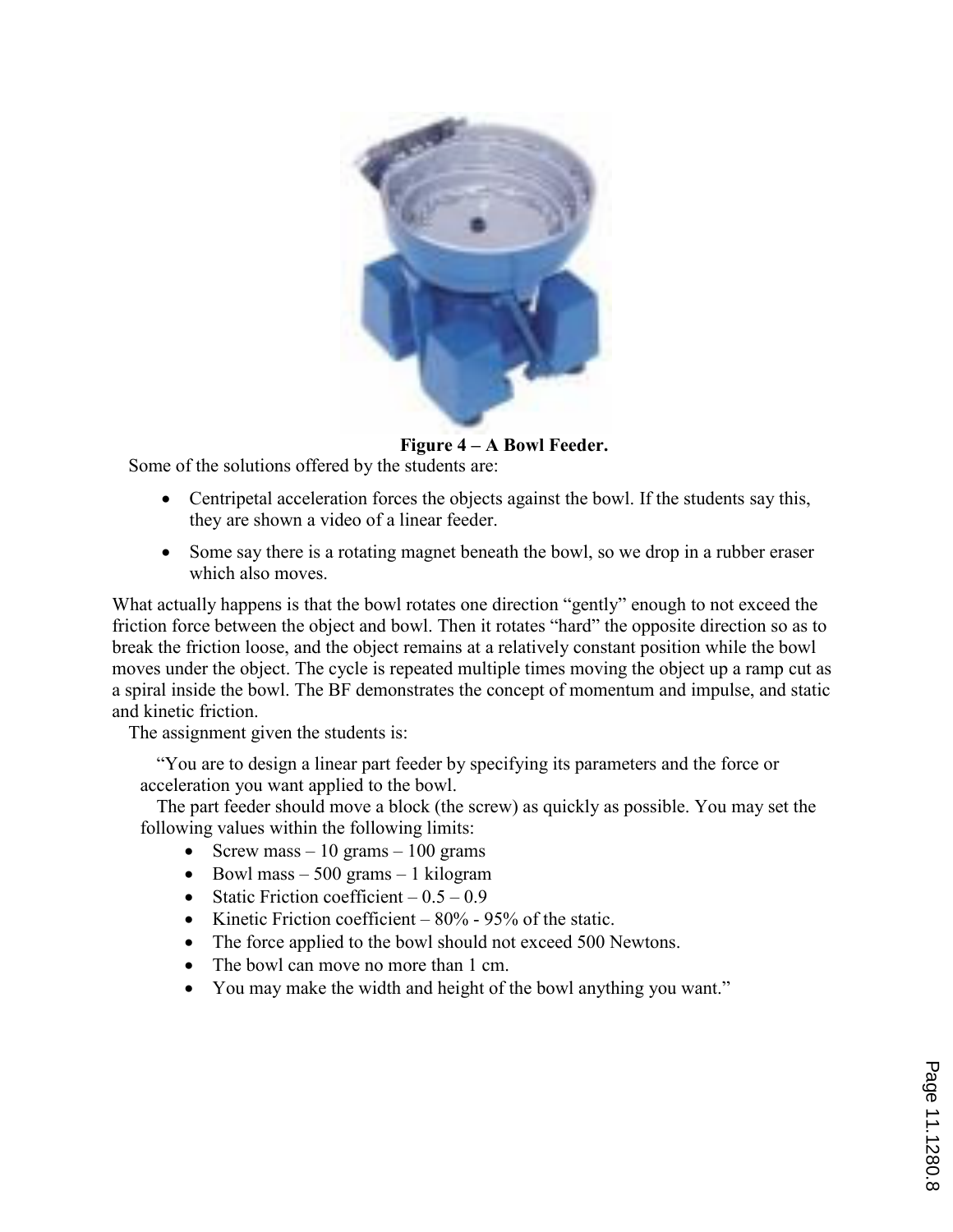## The instructor's solution

To achieve the desired motion a periodic acceleration is applied to the bowl. The motion consists of two constant accelerations<sup>2</sup>: one slightly less than what static friction can support and the second one slightly less than what the maximum force would create. Each acceleration is applied for a time that produces zero impulse over the cycle. The period of the motion is then adjusted to make the maximum bowl displacement less than the design value.

## The students' solution

Many of the students express the idea that "this is a simple problem," then they actually try some forces/accelerations and discover it is not as simple as they expected. First, most students seem to catch on very quickly that the force needs to be periodic. They typically first do what they remember from mathematics: they apply a sine or a cosine. They then fiddle with the period amplitude, phase shift and DC offset in an attempt to "get anything to work."

With some encouragement, the students apply the concept of impulse/momentum and realize it is possible to rule out certain types of forces/accelerations.

Another typical "confusing" point for the students is that the problem statement does not completely constrain the design. The students will ask questions such as:

- How do I know what friction to use?
- How do I select the period?
- How can I be sure the "bowl" does not move too far?

# Assessment Results and Future Work

To assess the effect of these interventions, the students were asked what they felt. The questions were posed with positive and negative wording to assess internal consistency of the questionnaire. The questions were then randomly listed. When the questionnaire was constructed, the questions were grouped based on what they were intended to determine. The questions that were asked are listed below. The questions are grouped as they were designed and the number in front of each question indicates where it occurred in the questionnaire the students read. The students rated each one from Stongly Agree = 1 to Stongly Disagree = 5.

### Animations Help

1. The computer animations help me better understand how a part works, how it moves.

3. The computer animations have increased my interest in dynamics.

6. The computer animations have made me realize I don't need this class; I just need to buy some software.

13. The computer animations given in class have little to do with solving dynamics problems.

17. The computer animations given in class have helped me to solve dynamics problems.

24. After looking at the computer animations I can better understand the drawings on problems and exams.

## Modules and the Questioning that Took Place

2. The questions that were asked while viewing the simulations/demonstrations helped me understand the lecture material.

<sup>&</sup>lt;sup>2</sup> The instructor believes in the KISS principle of design; that is, "Keep It Simple Stupid".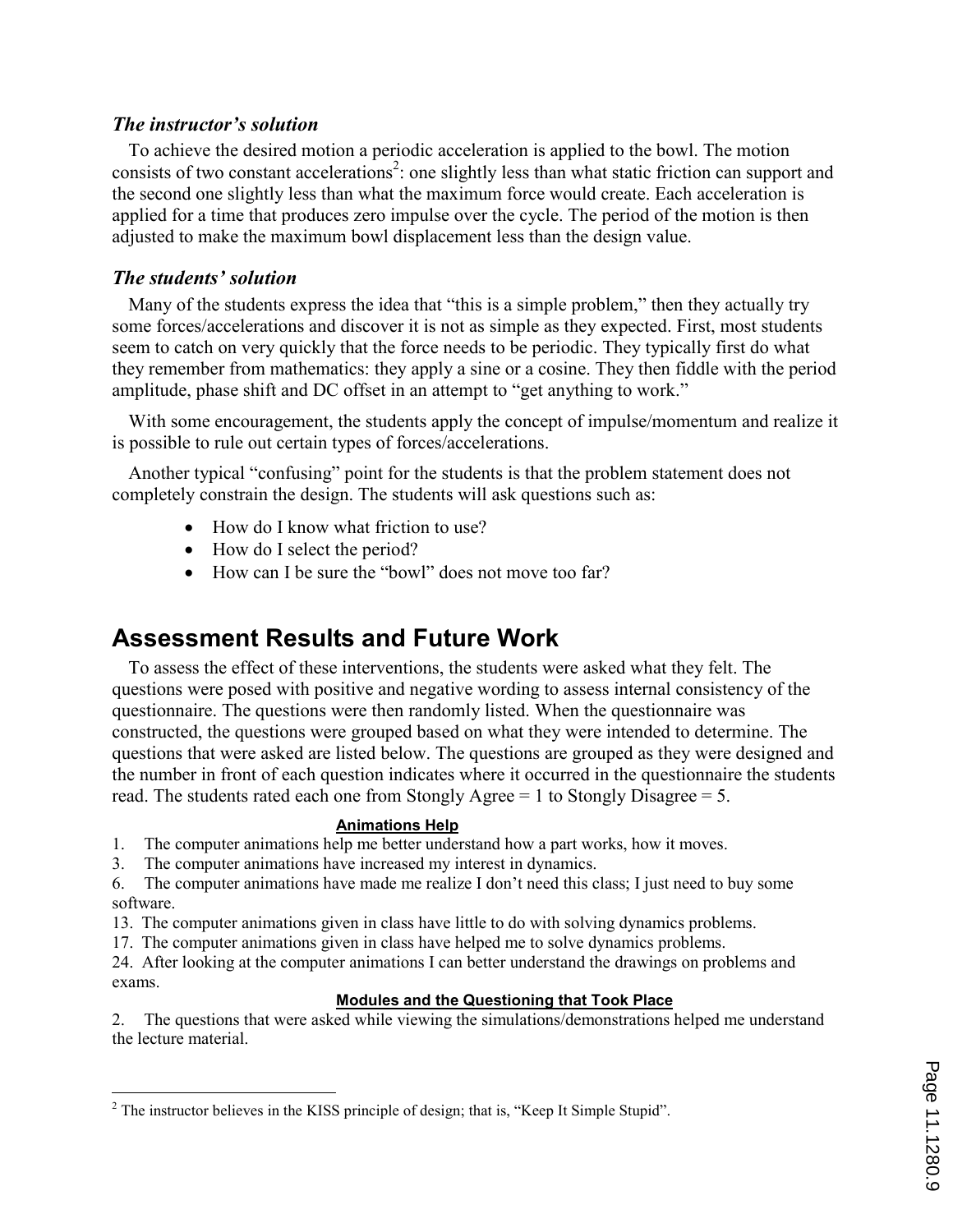7. The questions that were asked while viewing the simulations/demonstrations made me think more about dynamics than usual.

10. The questions that were asked while viewing the simulations/demonstrations confused me more than ever.

12. The questions that were asked while viewing the simulations/demonstrations had no relationship to the class material.

- 14. The simulations/demonstrations are a waste of quality class time.
- 20. The simulations/demonstrations have given me a different approach to dynamics.

#### Help Toward Exams

- 4. I think I performed better on the exams as a result of the simulations/demonstrations.
- 18. I think the simulations/demonstrations misled me when studying for the exams.

### Modules Help Toward Design

- 5. The project is worked best by guessing.
- 22. The project helped me understand why theory is important when I am doing design.

#### Modules Change Attitude About Theory and Help Understanding

- 8. The demonstrations show a real-life side of dynamics that helps me understand dynamics.
- 11. The demonstrations help me understand the theory that makes things move.

15. The demonstrations are obviously contrived and I don't believe things really behave the way the demonstrations show.

19. The demonstrations do not help me understand anything.

### Attitude About Collaborative Work

- 9. Although having to work in a group is hard, it helps in the long run.
- 16. I would rather work by myself because I know what I am doing.
- 21. Groups are just difficult and do not help me in the class.
- 23. Groups are helpful, because more than one perspective helps.

The raw data from these questions are shown in Figure 5. Since a rating of 1 means 100% of the students strongly agree, and 5 means 100% strongly disagree, ratings below 2 and above 4 are especially significant.

Consider the first category of questions. In particular question 6 seems to indicate that the RWST is giving the students the attitude we want, the students do not see the technology as supplanting the theory in class. They also fairly strongly suggest the animations are helping them visualize dynamics.

Consider the second category of questions. In particular consider questions 2, 7, 12 and 14. Essentially the students are saying the simulations help them understand lecture materials, the questions cause them to think more about the material, the students see a connection between the demonstrations and class material and feel it is valuable to spend time on them.

In the third category the students are nearly neutral on whether or not the materials help them perform on exams but are slightly leaning toward the positive that the materials help. The fourth category is interesting and suggests the students are applying theory when they do the design problem; however, they do say that guessing also seems to help. Perhaps they are confused by the fact that often one makes "educated guesses" during design and then verifies.

In the fifth category, the students say they believe the simulations are "realistic" and seem to accept what they show. They also accept that the simulations help them understand the theory. It seems the cognitive conflict may be a positive influence.

In the final category the students seem to understand the power of collaboration and that is that multiple ideas are generated.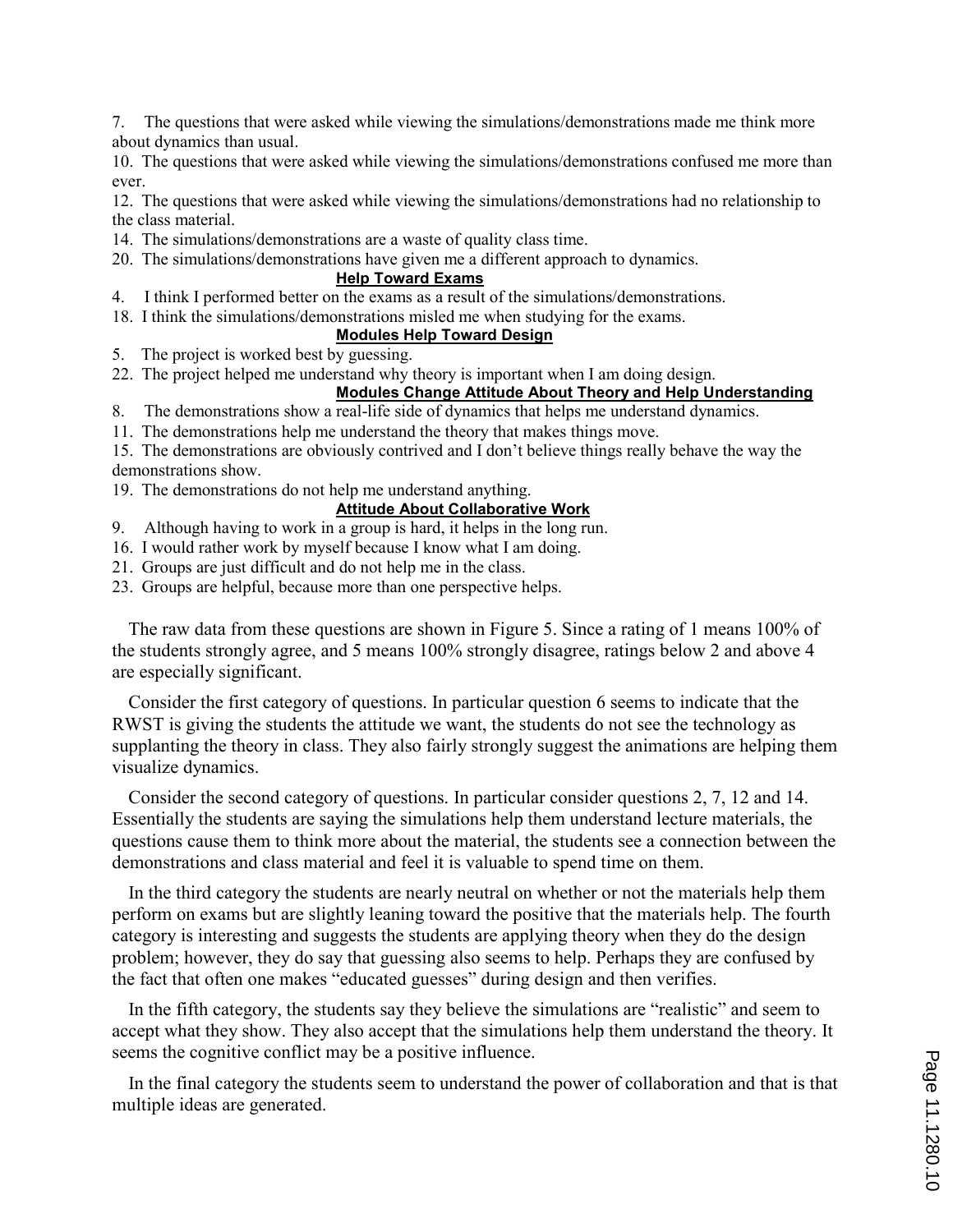Average Rating



Figure 5 - Survey Results

Based on student responses, it appears there is some value in the small design projects using RWST in dynamics. The students report attitudes that are healthy. In the future, the projects may be better if they allow the students to implement their designs.

As time goes by, the design problems will need to be changed to maintain the spontaneity of prediction. One of the next designs under development at UTEP is a centrifugal clutch, one that connects the rotation of a small engine to a driven device. As the engine speed increases, the rotation causes several friction shoes to move outward from the engine rotation axis. As the shoes move outward, they contact the inside of a cup attached to the driven axle. Friction between the cup and shoes drive the driven axle. This is the typical driving mechanism in a golf cart. The students will be asked to design a "better" clutch by modifying the sizes, mass and inertia properties. The students will need to define their interpretation of "better."

The authors encourage other faculty to use the modules that have been developed and to help develop more "cognitive conflict" demonstrations and design problems. Collaboration to secure funding is also encouraged. Those interested are encouraged to register at http://research.utep.edu/pacelab. Interested readers will also find downloadable copies of the files used in class at the same link.

## References

1. Anon. (2005). "Top 10 Engineering Schools for Hispanics". Hispanic Business Magazine, September.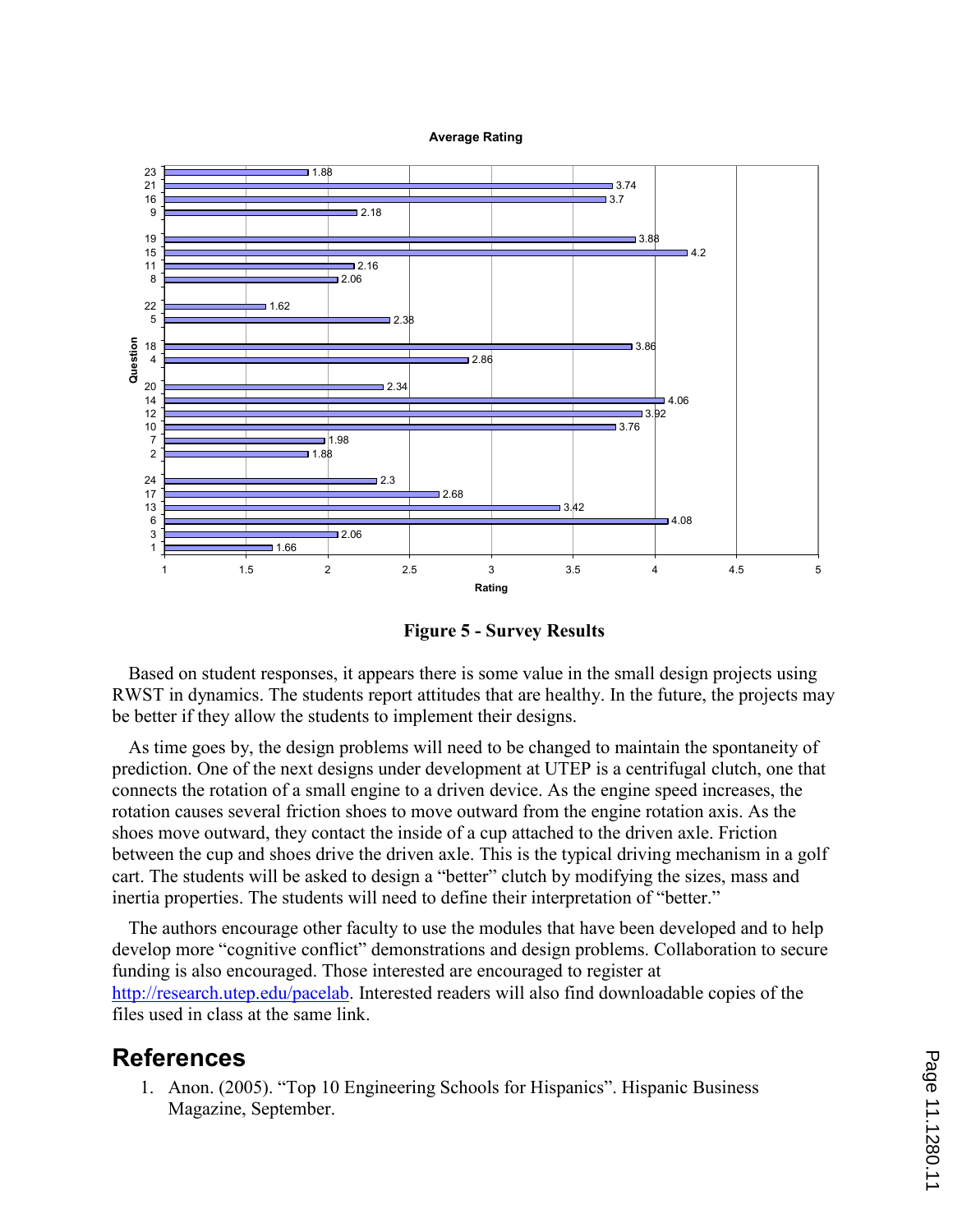- 2. Everett, L. J., Alexander, R. and Wienen, M. (1999). "A Grading Method That Promotes Competency And Values Broadly Talented Student". ASEE Journal on Engineering Education, 88(4), 477-484.
- 3. Cognition and Technology Group at Vanderbilt. (1996). "Looking at technology in context: A framework for understanding technology and education research". In Handbook of Educational Psychology. (Eds. D. C. Berliner and R.C. Calfee), New York: Macmillan, pp. 807-840.
- 4. President's Committee on Advisors on Science and Technology. (1997). Report to the President on the use of technology to strengthen K-12 education in the United States. Washington, D.C.: US Government Printing Office.
- 5. Dede, C. (Ed.). (1998). Introduction. In Association for Supervision and Curriculum Development Yearbook: Learning with Technology. Association for Supervision and Curriculum Development, Alexandria, VA, pp v-x.
- 6. Barron , B.J., Schwartz, D.L., Vye, N.J., Moore, A., Petrosino, A., Zech, L., Bransford, J.D., and Cognition and Technology Group at Vanderbilt. (1998). Doing with understanding: Lessons from research on problem and project-based learning. Journal of Learning Sciences, 7(3 and 4), 271-312.
- 7. Schwartz, D.L., Lin, X., Brophy, S. and Bransford, J.D. (1999). Toward the development of flexibly adaptive instructional designs. In Instructional Design Theories and Models: volume II (Ed. Reigelut, C.M.), Hillsdale, NJ: Lawrence Erlbaum, p182-213.
- 8. Linn, M.C., Songer, N.B. and Eylon, B.S. (1996). Shifts and convergences in science learning and instruction. In *Handbook of Educational Psychology* (Eds. Calfee, R.C. and Berliner, D.C.), Riverside, NJ: Macmillan, p438-490.
- 9. Anderson, J.R. (1993). Rules of the mind. Hillsdale, NJ: Lawrence Erlbaum.
- 10. Anderson, J.R., Boyle, C.F., Corbett, A. and Lewis, M.W. (1990). Cognitive modeling and intelligent tutoring. Artificial Intelligence, 42, 7-49.
- 11. Laird, J.E., Rosenbloom, P.S., and Newell, A. (1987). SOAR: An architecture for general intelligence. Artificial Intelligence, 33, 1-64.
- 12. Willingham, D.B., Nissen, M.J., and Bullemer, P. (1989). On the development of procedural knowledge. Journal of Experimental Psychology: Learning, Memory and Cognition, 15(6), 1047-1060.
- 13. Char, C. and Hawkins, J. (1987). Charting the course: Involving teachers in the formative research and design of the Voyage of the Mimi. In Mirrors of Minds: Patterns of Experience in Educational Computing (Eds. Pea, R.D. and Sheingold, K.), Norwood, NJ: Ablex, p211-222.
- 14. Crews, T.R., Biswas, G., Goldman, S.R., and Bransford, J.D. (1997). Anchored interactive learning environments. International Journal of Artificial Intelligence in Education, 8, 142-178.
- 15. Cognition and Technology Group at Vanderbilt (1994). From visual word problems to learning communities: Changing conceptions of cognitive research. In Classroom Lessons: Integrating Cognitive Theory and Classroom Practice (Ed. McGilley, K.), Cambridge, MA: MIT Press/Bradford Books, p157-200.
- 16. Cognition and Technology Group at Vanderbilt (1997). The Jasper Project: Lessons in Curriculum, Instruction, Assessment and Professional Development, Mahwah, NJ: Erlbaum.